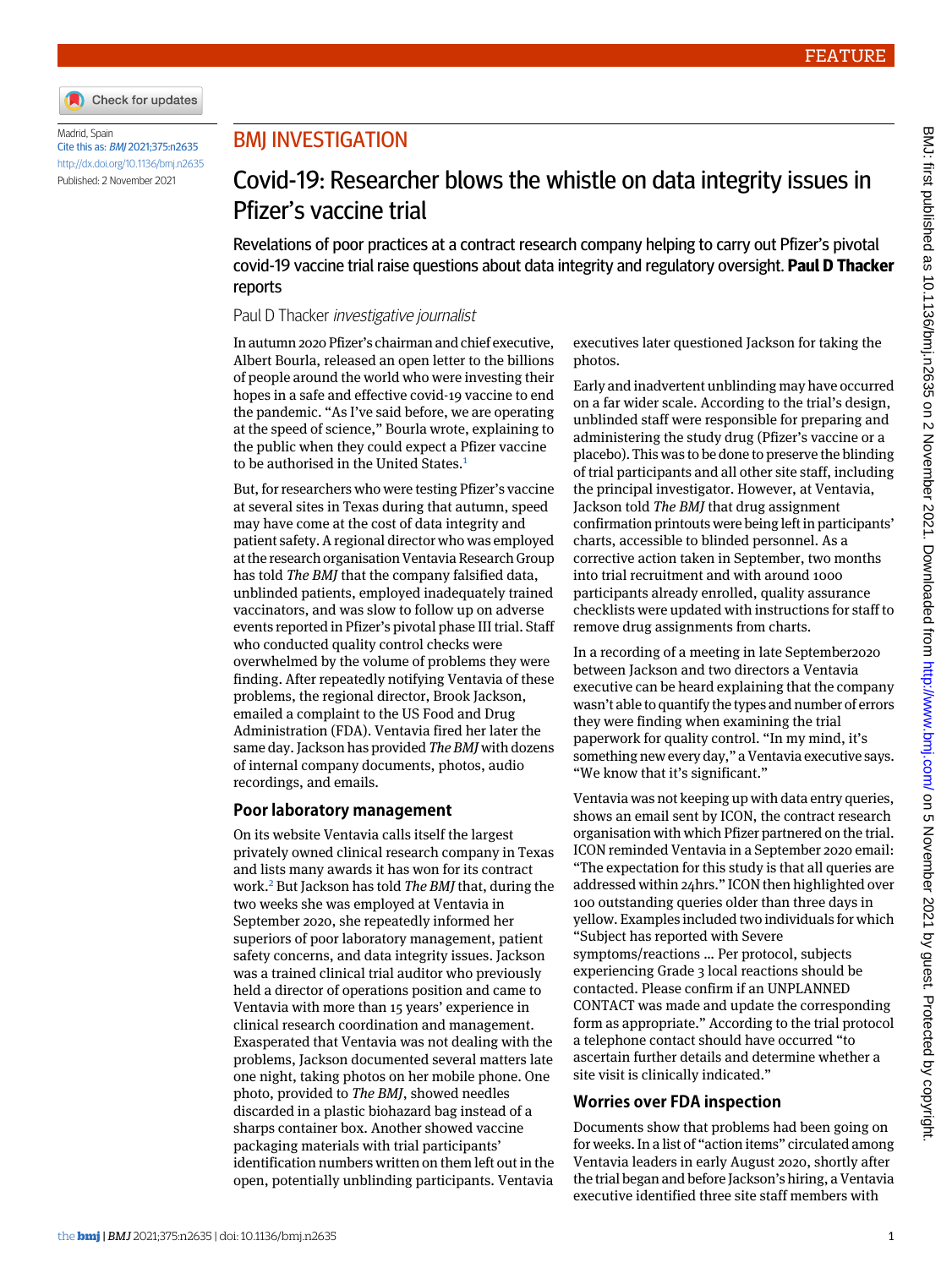whom to "Go over e-diary issue/falsifying data, etc." One of them was "verbally counseled for changing data and not noting late entry," a note indicates.

At several points during the late September meeting Jackson and the Ventavia executives discussed the possibility of the FDA showing up for an inspection  $(box_1)$ . "We're going to get some kind of letter of information at least, when the FDA gets here . . . know it," an executive stated.

#### <span id="page-1-0"></span>**Box 1: A history of lax oversight**

When it comes to the FDA and clinical trials, Elizabeth Woeckner, president of Citizens for Responsible Care and Research Incorporated

 $(CIRCARE),$ <sup>[3](#page-2-2)</sup> says the agency's oversight capacity is severely under-resourced. If the FDA receives a complaint about a clinical trial, she says the agency rarely has the staff available to show up and inspect. And sometimes oversight occurs too late.

In one example CIRCARE and the US consumer advocacy organisation Public Citizen, along with dozens of public health experts, filed a detailed complaint in July 2018 with the FDA about a clinical trial that failed to

comply with regulations for the protection of human participants.[4](#page-2-3) Nine months later, in April 2019, an FDA investigator inspected the clinical site. In May this year the FDA sent the triallist a warning letter that substantiated many of the claims in the complaints. It said, "[I]t appears that you did not adhere to the applicable statutory requirements and FDA regulations governing the conduct of clinical investigations and the protection of human subjects." [5](#page-2-4)

"There's just a complete lack of oversight of contract research organisations and independent clinical research facilities," says Jill Fisher, professor of social medicine at the University of North Carolina School of Medicine and author of *Medical Research for Hire: The Political Economy of Pharmaceutical Clinical Trials*.

#### **Ventavia and the FDA**

A former Ventavia employee told *The BMJ* that the company was nervous and expecting a federal audit of its Pfizer vaccine trial.

"People working in clinical research are terrified of FDA audits," Jill Fisher told *The BMJ*, but added that the agency rarely does anything other than inspect paperwork, usually months after a trial has ended. "I don't know why they're so afraid of them," she said. But she said she was surprised that the agency failed to inspect Ventavia after an employee had filed a complaint. "You would think if there's a specific and credible complaint that they would have to investigate that," Fisher said.

In 2007 the Department of Health and Human Services' Office of the Inspector General released a report on FDA's oversight of clinical trials conducted between 2000 and 2005. The report found that the FDA inspected only 1% of clinical trial sites.<sup>[6](#page-2-5)</sup> Inspections carried out by the FDA's vaccines and biologics branch have been decreasing in recent years, with just 50 conducted in the 2020 fiscal year.[7](#page-2-6)

The next morning, 25 September 2020, Jackson called the FDA to warn about unsound practices in Pfizer's clinical trial at Ventavia. She then reported her concerns in an email to the agency. In the afternoon Ventavia fired Jackson—deemed "not a good fit," according to her separation letter.

Jackson told *The BMJ* it was the first time she had been fired in her 20 year career in research.

### **Concerns raised**

In her 25 September email to the FDA Jackson wrote that Ventavia had enrolled more than 1000 participants at three sites. The full trial (registered under NCT04368728) enrolled around 44 000 participants across 153 sites that included numerous commercial companies and academic centres. She then listed a dozen concerns she had witnessed, including:

- Participants placed in a hallway after injection and not being monitored by clinical staff
- Lack of timely follow-up of patients who experienced adverse events
- Protocol deviations not being reported
- Vaccines not being stored at proper temperatures
- Mislabelled laboratory specimens, and
- Targeting of Ventavia staff for reporting these types of problems.

Within hours Jackson received an email from the FDA thanking her for her concerns and notifying her that the FDA could not comment on any investigation that might result. A few days later Jackson received a call from an FDA inspector to discuss her report but was told that no further information could be provided. She heard nothing further in relation to her report.

In Pfizer's briefing document submitted to an FDA advisory committee meeting held on 10 December 2020 to discuss Pfizer's application for emergency use authorisation of its covid-19 vaccine, the company made no mention of problems at the Ventavia site. The next day the FDA issued the authorisation of the vaccine.<sup>[8](#page-2-7)</sup>

In August this year, after the full approval of Pfizer's vaccine, the FDA published a summary of its inspections of the company's pivotal trial. Nine of the trial's 153 sites were inspected. Ventavia's sites were not listed among the nine, and no inspections of sites where adults were recruited took place in the eight months after the December 2020 emergency authorisation. The FDA's inspection officer noted: "The data integrity and verification portion of the BIMO [bioresearch monitoring] inspections were limited because the study was ongoing, and the data required for verification and comparison were not yet available to the IND [investigational new drug]."

## **Other employees' accounts**

In recent months Jackson has reconnected with several former Ventavia employees who all left or were fired from the company. One of them was one of the officials who had taken part in the late September meeting. In a text message sent in June the former official apologised, saying that "everything that you complained about was spot on."

Two former Ventavia employees spoke to *The BMJ* anonymously for fear of reprisal and loss of job prospects in the tightly knit research community. Both confirmed broad aspects of Jackson's complaint. One said that she had worked on over four dozen clinical trials in her career, including many large trials, but had never experienced such a "helter skelter" work environment as with Ventavia on Pfizer's trial.

"I've never had to do what they were asking me to do, ever," she told *The BMJ*. "It just seemed like something a little different from normal—the things that were allowed and expected."

She added that during her time at Ventavia the company expected a federal audit but that this never came.

After Jackson left the company problems persisted at Ventavia, this employee said. In several cases Ventavia lacked enough employees to swab all trial participants who reported covid-like symptoms, to test for infection. Laboratory confirmed symptomatic covid-19 was the trial's primary endpoint, the employee noted. (An FDA review memorandum released in August this year states that across the full trial swabs were not taken from 477 people with suspected cases of symptomatic covid-19.)